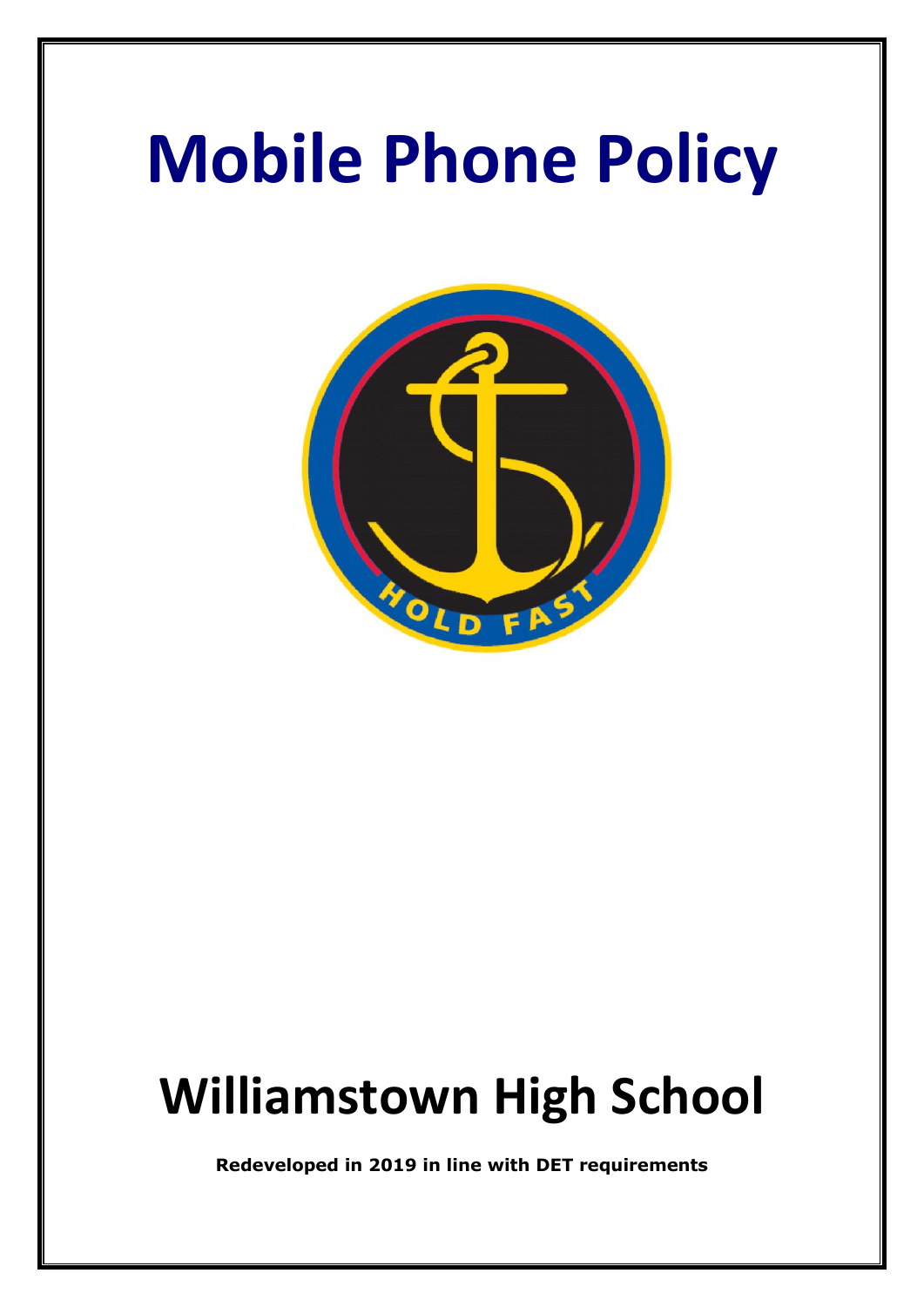

### **Williamstown High School Mobile Phone**

#### **PURPOSE**

To explain to our school community the Department's and Williamstown High School policy requirements and expectations relating to students using mobile phones and other personal mobile devices] during school hours.

#### **SCOPE**

This policy applies to:

1. All students at Williamstown High School and, students' personal mobile phones and other personal mobile devices brought onto school premises during school hours, including recess and lunchtime.

#### **DEFINITIONS**

A mobile phone is a telephone with access to a cellular (telecommunication) system, with or without a physical connection to a network. "For the purpose of this policy, "mobile phone" refers to mobile phones and any device that may connect to or have a similar functionality to a mobile phone such as smart watches."

#### **POLICY**

Williamstown High School understands that students may bring a personal mobile phone to school, particularly if they are travelling independently to and from school.

At Williamstown High School

- Students who choose to bring mobile phones to school must have them switched off and securely stored in their lockers during school hours.
- Exceptions to this policy may be applied if certain conditions are met (see below for further information)
- When emergencies occur, parents and guardians should reach their child by calling the school's office.

#### **Personal mobile phone use**

In accordance with the Department's [Mobile Phones Policy](https://www.education.vic.gov.au/school/principals/spag/safety/Pages/mobilephones.aspx) issued by the Minister for Education, personal mobile phones must not be used at Williamstown High School during school hours, including lunchtime and recess, unless an exception has been granted.

Where a student has been granted an exception, the student must use their mobile phone for the purpose for which the exception was granted, and in a safe, ethical and responsible manner.

#### **Secure storage**

Mobile phones and devices owned by students at Williamstown High School are considered valuable items and are brought to school at the owner's (student's or parent and guardians) risk. Students are encouraged not to bring a mobile phone to school unless there is a compelling reason to do so. Please note that Williamstown High School does not have accident insurance for accidental property damage or theft. Students and their parents and guardians are encouraged to obtain appropriate insurance for valuable items. Refer to the Personal Accident and Insurance Policy on our school website.

Where students bring a mobile phone to school, Williamstown High School will provide secure storage, in the form of a student locker and school approved combination lock. Secure storage is storage that cannot be readily accessed by those without permission to do so.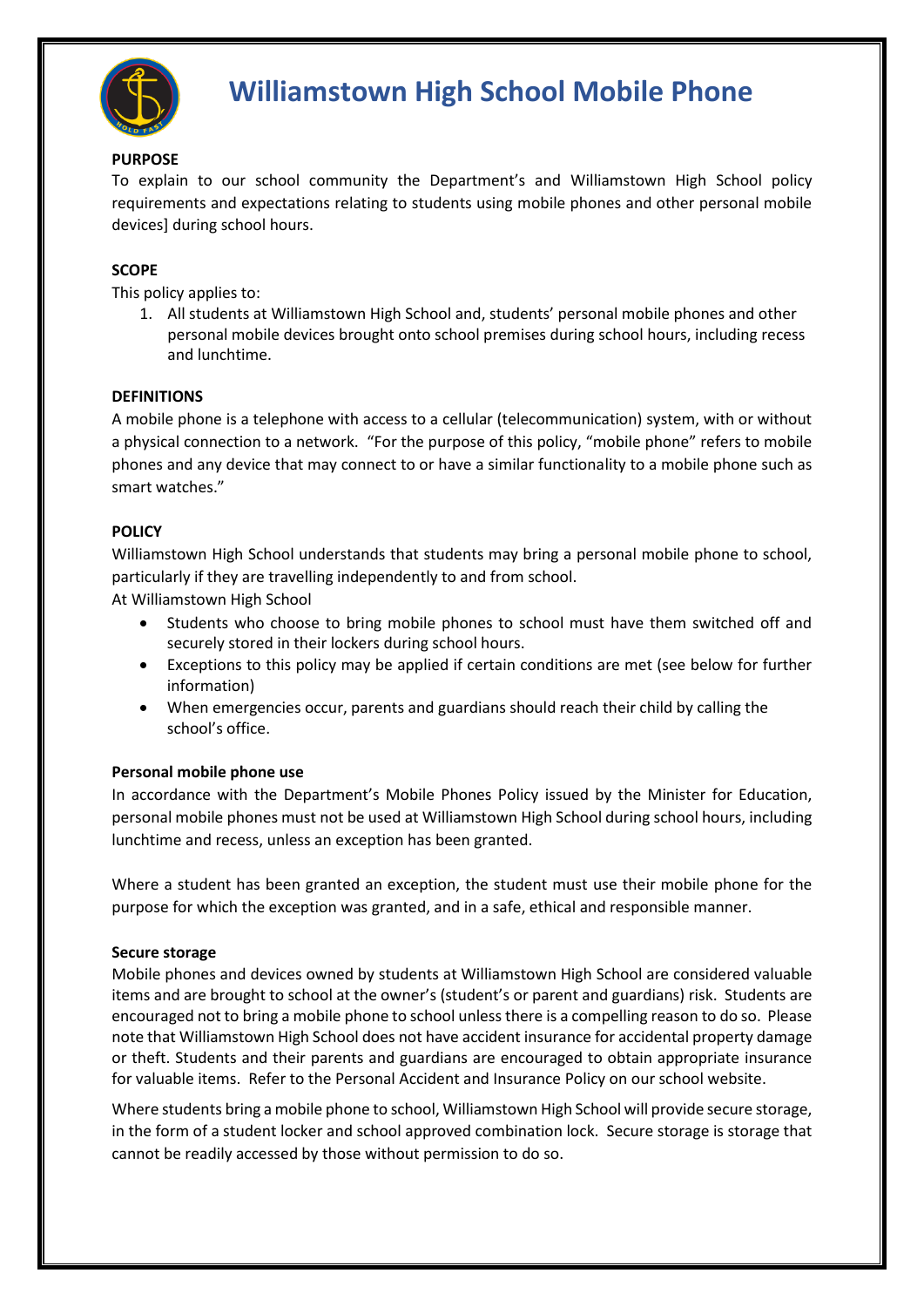#### **Enforcement**

Students who use their personal mobile phones inappropriately at Williamstown High School may be issued with consequences consistent with our school's existing Student Engagement and Inclusion Policy.

At Williamstown High School inappropriate use of mobile phones is **any use during school hours**, unless an exception has been granted, and particularly use of a mobile phone:

- in any way that disrupts the learning of others
- to send inappropriate, harassing or threatening messages or phone calls
- to engage in inappropriate social media use including cyber bullying
- to capture video or images of people, including students, teachers and members of the school community without their permission
- to capture video or images in the school toilets, changing rooms, swimming pools and gyms
- during exams and assessments

#### **Exceptions**

Exceptions to the policy:

- may be applied during school hours if certain conditions are met, specifically,
	- o Health and wellbeing-related exceptions; and
	- o Exceptions related to managing risk when students are offsite.
- can be granted by the principal, or by the teacher for that class, in accordance with the Department's [Mobile Phones Policy.](https://www.education.vic.gov.au/school/principals/spag/safety/Pages/mobilephones.aspx)

The three categories of exceptions allowed under the Department's [Mobile Phones Policy](https://www.education.vic.gov.au/school/principals/spag/safety/Pages/mobilephones.aspx) are: *1. Learning-related exceptions*

| <b>Specific exception</b>                            | <b>Documentation</b>                 |  |
|------------------------------------------------------|--------------------------------------|--|
|                                                      |                                      |  |
| For specific learning activities (class-based        | Unit of work, learning sequence      |  |
| exception)                                           |                                      |  |
| For students for whom a reasonable adjustment to     | Individual Learning Plan, Individual |  |
|                                                      |                                      |  |
| a learning program is needed because of a disability | <b>Education Plan</b>                |  |
| or learning difficulty                               |                                      |  |

#### *2. Health and wellbeing-related exceptions*

| <b>Specific exception</b>        | <b>Documentation</b>               |
|----------------------------------|------------------------------------|
| Students with a health condition | <b>Student Health Support Plan</b> |
| Students who are Young Carers    | A localised student record         |

#### *3. Exceptions related to managing risk when students are offsite*

| <b>Specific exception</b>                         | <b>Documentation</b>                   |
|---------------------------------------------------|----------------------------------------|
| Travelling to and from excursions                 | Risk assessment planning documentation |
| Students on excursions and camps                  | Risk assessment planning documentation |
| When students are offsite (not on school grounds) | Risk assessment planning documentation |
| and unsupervised with parental permission         |                                        |
| Students with a dual enrolment or who need to     | Risk assessment planning documentation |
| undertake intercampus travel                      |                                        |

Where an exception is granted, the student can only use the mobile phone for the purpose for which it was granted.